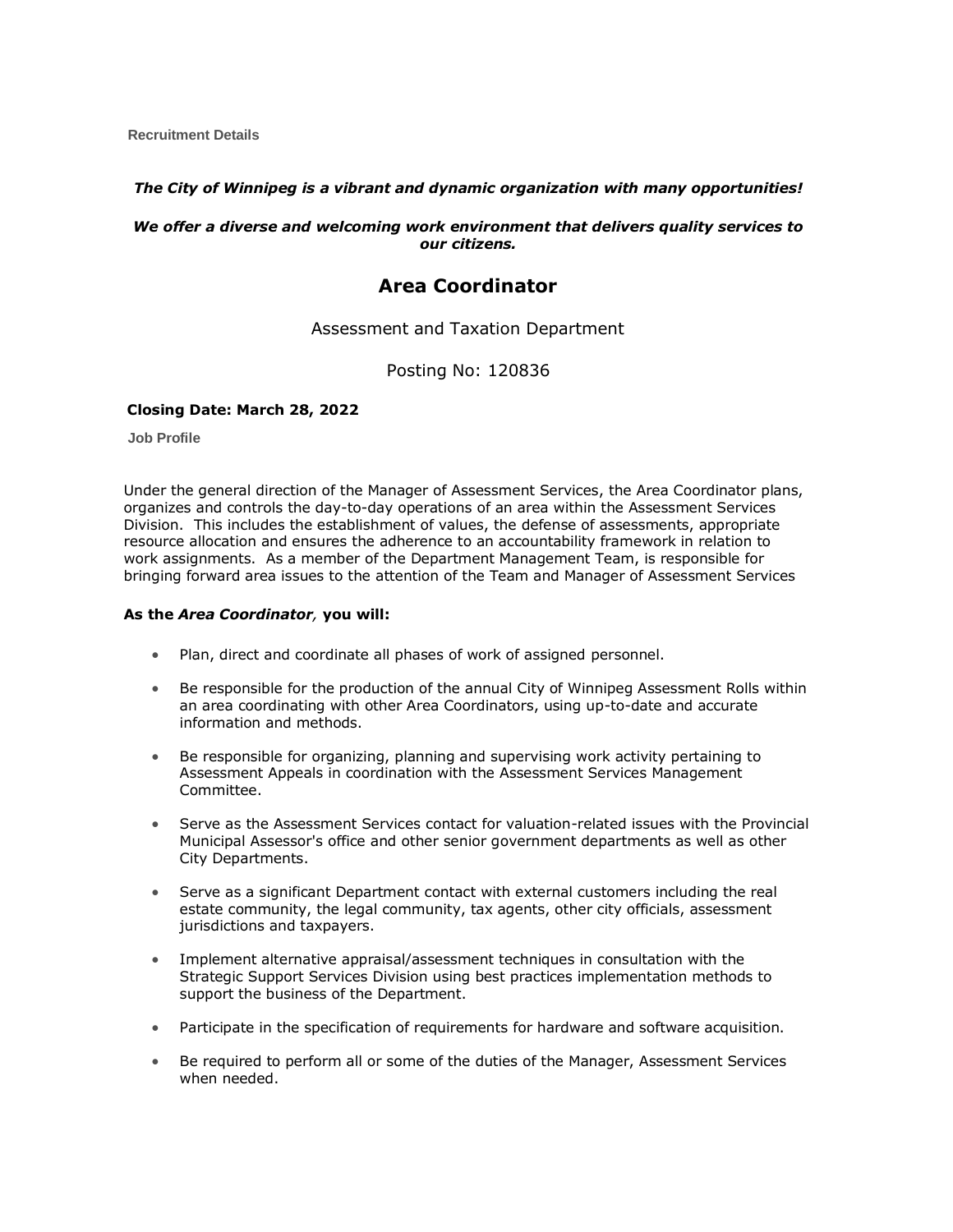#### **Your education and qualifications include:**

- 1. A professional assessment/appraisal designation (AAOM, MIMA, CAE, AACI) in good standing and a University degree or diploma in Urban Economics, Business or Assessment Administration or equivalent.
- 2. Several years of progressively more responsible experience in a market-based mass appraisal environment.
- 3. Thorough knowledge of municipal taxation policies, procedures and practices.
- 4. Demonstrated ability to interpret legislation and work within the statutory restriction of an assessment environment.
- 5. Demonstrated managerial ability with an emphasis on leadership, team building and the fostering of a learning environment.
- 6. Demonstrated ability to establish and maintain effective professional and working relationships.
- 7. Strong interpersonal skills, including communication (both oral and written), presentation, facilitation and collaboration skills.
- 8. Demonstrated ability in the area of Computer Assisted Mass Appraisal applications.

#### **Conditions of employment:**

- The successful applicant must maintain legal eligibility to work in Canada. If the successful applicant possesses a work permit, it is their responsibility to ensure the permit remains valid.
- Prior to commencement of employment, the successful applicant will be required to provide proof of COVID-19 vaccination by providing a Government of Manitoba issued QR code and photo identification.
- A Police Information Check satisfactory to the employer will be required from the applicant(s) or successful candidate(s), at their expense.

#### **CORE COMPETENCIES FOR ALL EMPLOYEES OF THE CITY OF WINNIPEG:**

- Citizen & Customer Focus
- Respecting Diversity
- Ethics and Values
- Integrity and Trust
- Results Oriented

**How to Apply**

**APPLY ONLINE**, including all documentation listed below:

- 1. Current resume AND/OR Application Form (**Required**).
- 2. Cover Letter
- 3. Applications submitted without REQUIRED documentation will not be considered.